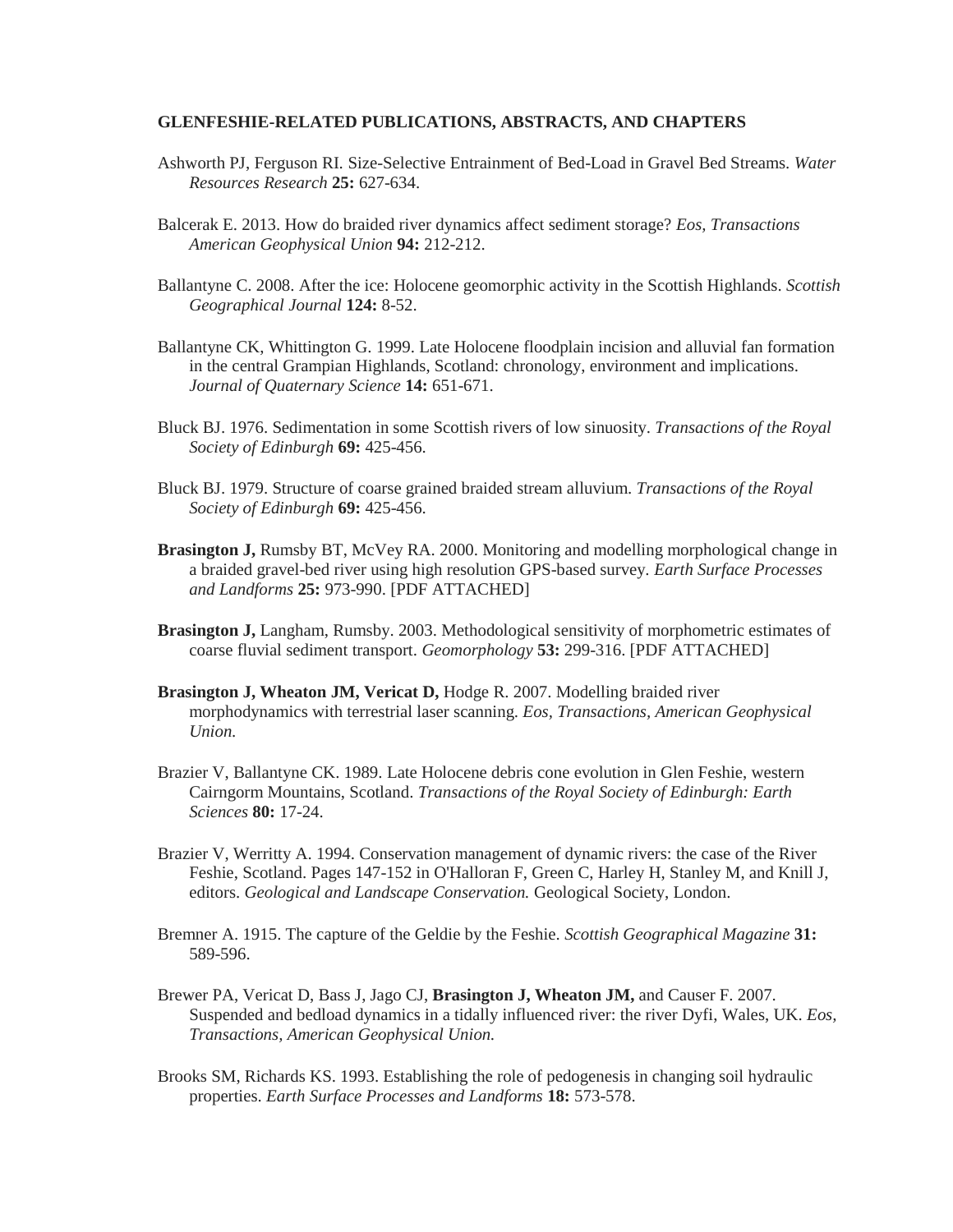- Brown IM, Clapperton CM. 2002. The Physical Geography. Pages 8-20 in Gimingham C, editor. *The Ecology, Land Use and conservation of the Cairngorm*. Packard, Chichester.
- Cox C, **Brasington J,** Williams RD. 2004. Empirical and Experimental Validation of Channel Dynamics Models. *Eos, Transactions, American Geophysical Union.*
- Ferguson RI, Ashworth PJ. 1992. Spatial patterns of bedload transport and channel change in braided and near-braided rivers. Pages 477 - 496 in Billi P, Hey RD, Thorne CR, Tacconi P., Editors. *Dynamics of Gravel-bed Rivers*, Wiley, Chichester.
- Ferguson RI, Werritty A. 1983. Bar development and channel changes in the gravelly River Feshie, Scotland*. International Association of Sedimentologists Special Publications* **6:** 181-193.
- Gilvear DJ, Cecil J, Parsons H. 2000. Channel change and vegetation diversity on a low-angle alluvial fan, River Feshie, Scotland. *Aquatic Conservation-Marine and Freshwater Ecosystems* **10:** 53-71.
- Gimingham C. 2002. The Ecology, Land Use and Conservation of the Cairngorms. Packard, Chichester.
- Golledge N. 2004. The geomorphology and Quaternary geology of the upper Feshie and northern Gaick. Pages 144-148 in Lukas S, Merritt JW, and Mitchel WA, editors. *The Quaternary of the Central Grampian Highlands*. Quaternary Research Association, London.
- Grant J, Soulsby C, Malcolm IA, Gibbins C. 2007. Do groundwater surface water exchange patterns in the floodplain channels of a braided river affect spawning site selection by Atlantic salmon? *Journal of Geophysical Research*.
- Grant JD, Soulsby C, Malcolm IA. 2006. Groundwater influence in hyporheic zones: a key control on site selection for Atlantic salmon spawning in a braided river system? *Journal of Geophysical Research*.
- Haria AH, Price DJ. 2000. Evaporation from Scots pine (*Pinus sylvestris*) following natural recolonisation of the Cairngorm Mountains, Scotland. *Hydrology and Earth System Sciences* **4:** 451-461.
- Hodge R, Brasington J, Richards K. 2009. Analysing laser-scanned digital terrain models of gravel bed surfaces: linking morphology to sediment transport processes and hydraulics. *Sedimentology.*
- Hodge R, Brasinton J, Richards K. 2009. In situ characterization of grain-scale fluvial morphology using Terrestrial Laser Scanning. *Earth Surface Processes and Landforms* **34:** 954-968.
- **Brasington J, Vericat D, Wheaton JM,** Rychkov R, Hodge R. 2008. Reach-scale retrieval of alluvial bed roughness. *Geophysical Research Abstracts* (EGU General Assembly). EGU, Vienna, Austria.
- Linton DL. 1949. Some Scottish river captures re-examined: The diversion of the Feshie. *Scottish Geographical Magazine* **65:** 125-132.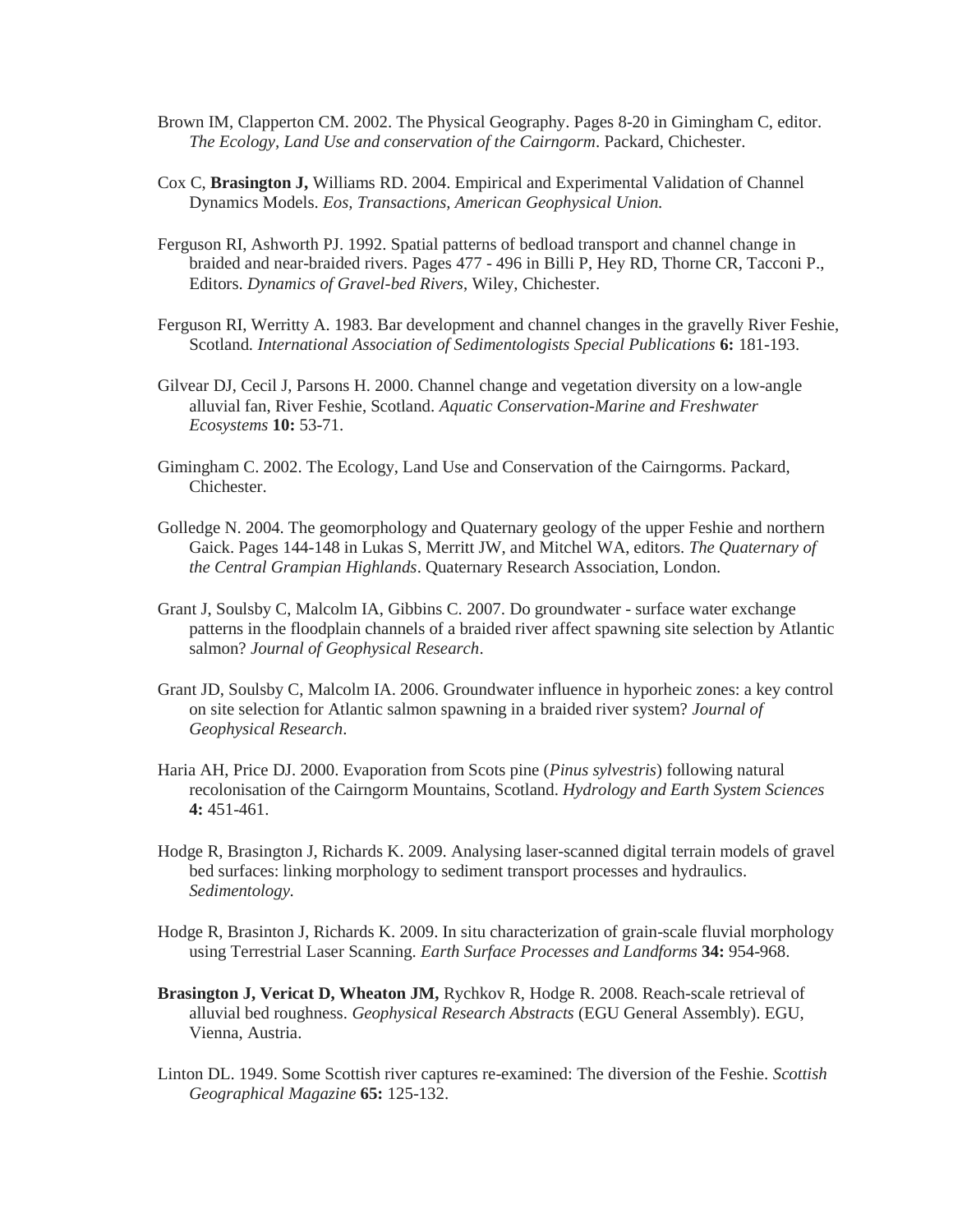- Robertson-Rintoul M. 1986. A quantitative soil-stratigraphic approach to the correlation and dating of post-glacial river terraces in Glen Feshie, western Cairngorms. *Earth Surface Processes and Landforms* **11:** 605-617.
- Rodgers, P., C. Soulsby, J. Petry, I. Malcolm, C. Gibbins, and S. Dunn. 2004. Groundwatersurface-water interactions in a braided river: a tracer-based assessment. Hydrological Processes 18:1315-1332.
- Rodgers P, Coulsby C, Waldron S. 2005. Stable isotope tracers as diagnostic tools in upscaling flow path understanding and residence time estimates in a mountainous mesoscale catchment. *Hydrological Processes* **19:** 2291-2307.
- Rodgers P, Soulsby C, Waldron S, Tetzlaff D. 2005. Using stable isotope tracers to assess hydrological flow paths, residence times and landscape influences in a nested mesoscale catchment. *Hydrology and Earth System Sciences* **9:** 139-155.
- Rumsby B, McVey R, **Brasington J.** 2001. 16. The Potential for high resolution fluvial archives in braided rivers: quantifying historic reach-scale channel and floodplain development in the River Feshie, Scotland. Pages 445-467 in Maddy D, Macklin MG, Woodard JC., editors. *River Basin Sediment Systems: Archives of Environmental Change.* A.A. Balkema Publishers, Steenwijik, The Netherlands.
- Scottish Environmental Protection Agency. 2003. River Spey Catchment Management Plan. Page 88. Scottish Environmental Protection Agency, Aviemore.
- Scottish Environmental Protection Agency. 2005. Catchment pollution reduction programme under Directive 78/659/EEC on the quality of fresh waters needing protection or improvement in order to support fish life. Page 7. Scottish Environmental Protection Agency.
- Soulsby C, Malcolm IA, Youngson AF, Tetzlaff D, Gibbins CN, Hannah DM. 2005. Groundwatersurface water interactions in upland Scottish rivers: hydrological, hydrochemical and ecological implications. *Scottish Journal of Geology* **41:** 39-49.
- Soulsby C, Malcolm R, Gibbins C, Dilks C. 2001. Seasonality, water quality trends and biological responses in four streams in the Cairngorm Mountains, Scotland. *Hydrology and Earth System Sciences* **5:** 433-450.
- Soulsby C, Rodgers PJ, Petry J, Hannah DM, Malcolm A, Dunn SM. 2004. Using tracers to upscale flow path understanding in mesoscale mountainous catchments: two examples from Scotland. *Journal of Hydrology* **291:**174-196.
- Soulsby C, Tetzlaff D, Rodgers P, Dunn S, Waldron S. 2006. Runoff processes, stream water residence times and controlling landscape characteristics in a mesoscale catchment: An initial evaluation. *Journal of Hydrology* **325:** 197-221.
- **Vericat D, Brasington J, Wheaton JM,** Hodge R. 2007. Reach-Scale Retrieval of Alluvial Bed Roughness. *Eos, Transactions, American Geophysical Union.*